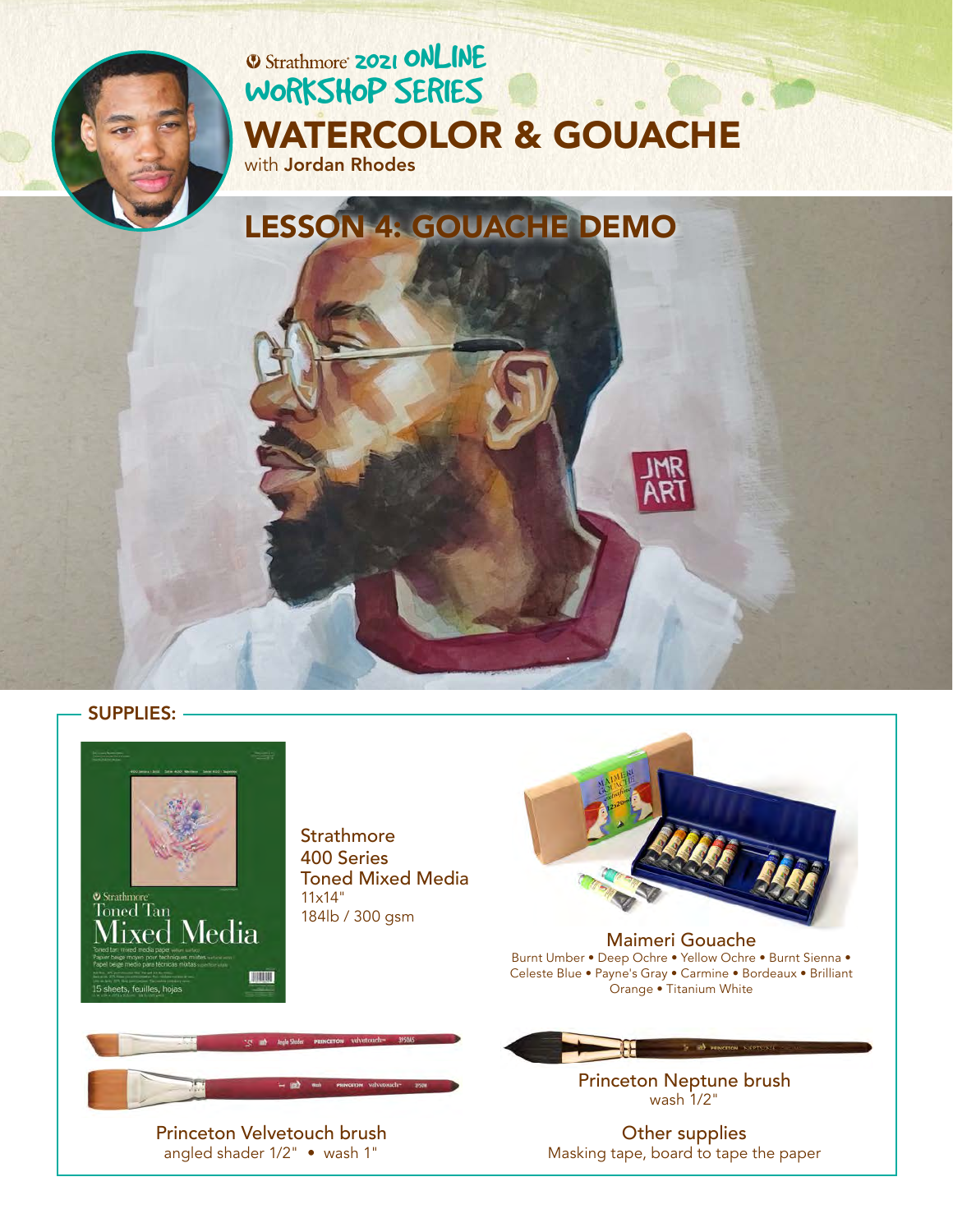



## STEP 1:

Draw a sketch of the portrait on a separate sheet of copy paper then transfer it onto a sheet of Toned Mixed Media paper using either a light tracing box or by shading the back of the sketch with graphite then tracing the lines. You to reuse the same sketch without having to redraw it for additional painting practice.

Get the reference photo by Phillip Boakye on Pexels *[HERE](https://www.pexels.com/photo/photo-of-man-wearing-eyeglasses-910143/)*



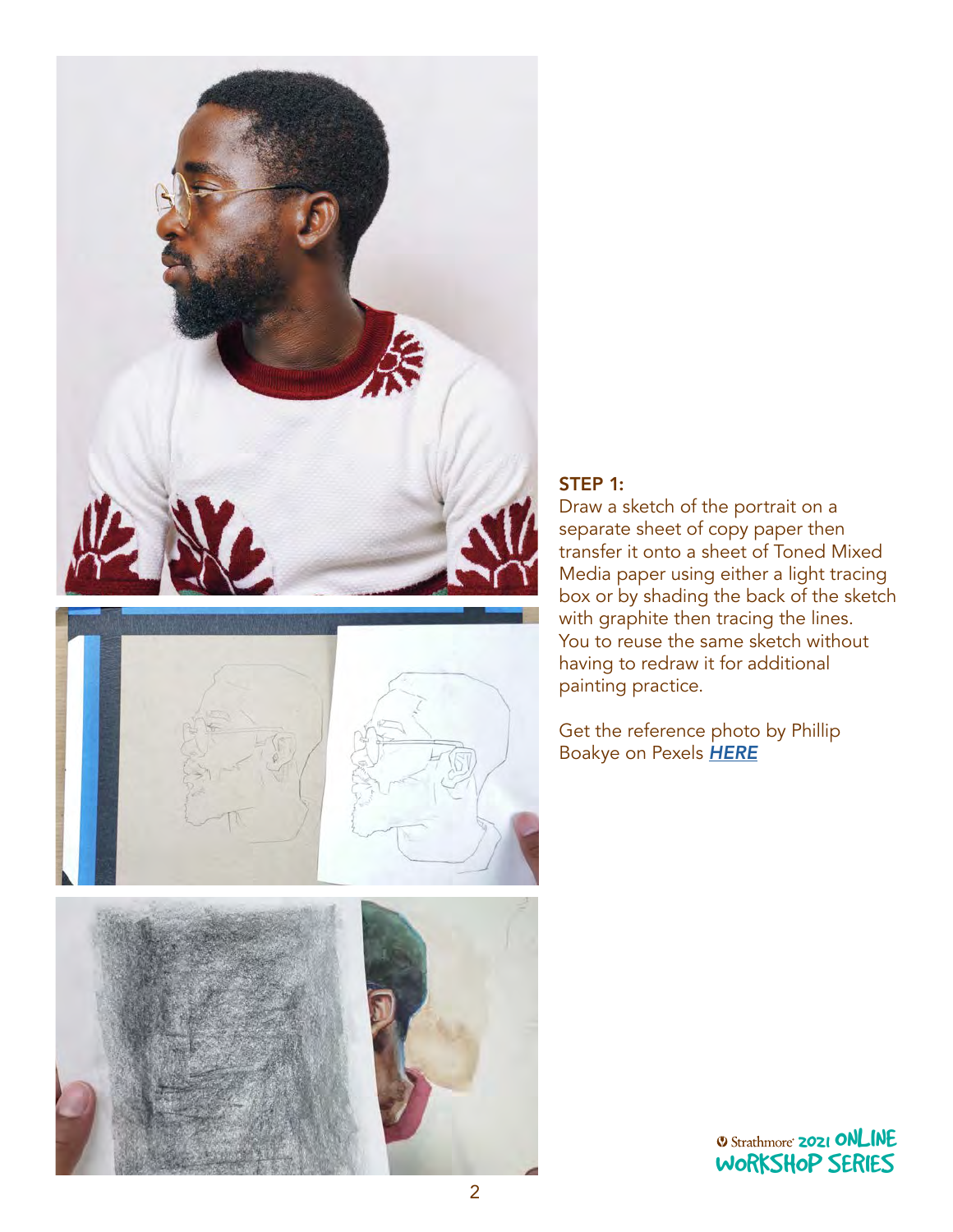

# STEP 2: Blue Base Layer And Value Study

Paint the base color using Cobalt Sky Blue as it complements the oranges and brown tones of the skin.



#### STEP 3:

After base layer completely dries, place in roughly the colors that can be seen, namely Yellow Ochre, Burnt Sienna, and Burnt Umber. The paint at this stage is still somewhat diluted.



#### STEP 4:

Start to introduce dark greens for the hair and beard and also browns in order to begin browns in order to begin<br>darkening the portrait.  $\sim$  portant.

> *O Strathmore* **2021 ONLINE** [WORKSHOP SERIES](https://www.strathmoreartiststudio.com/)